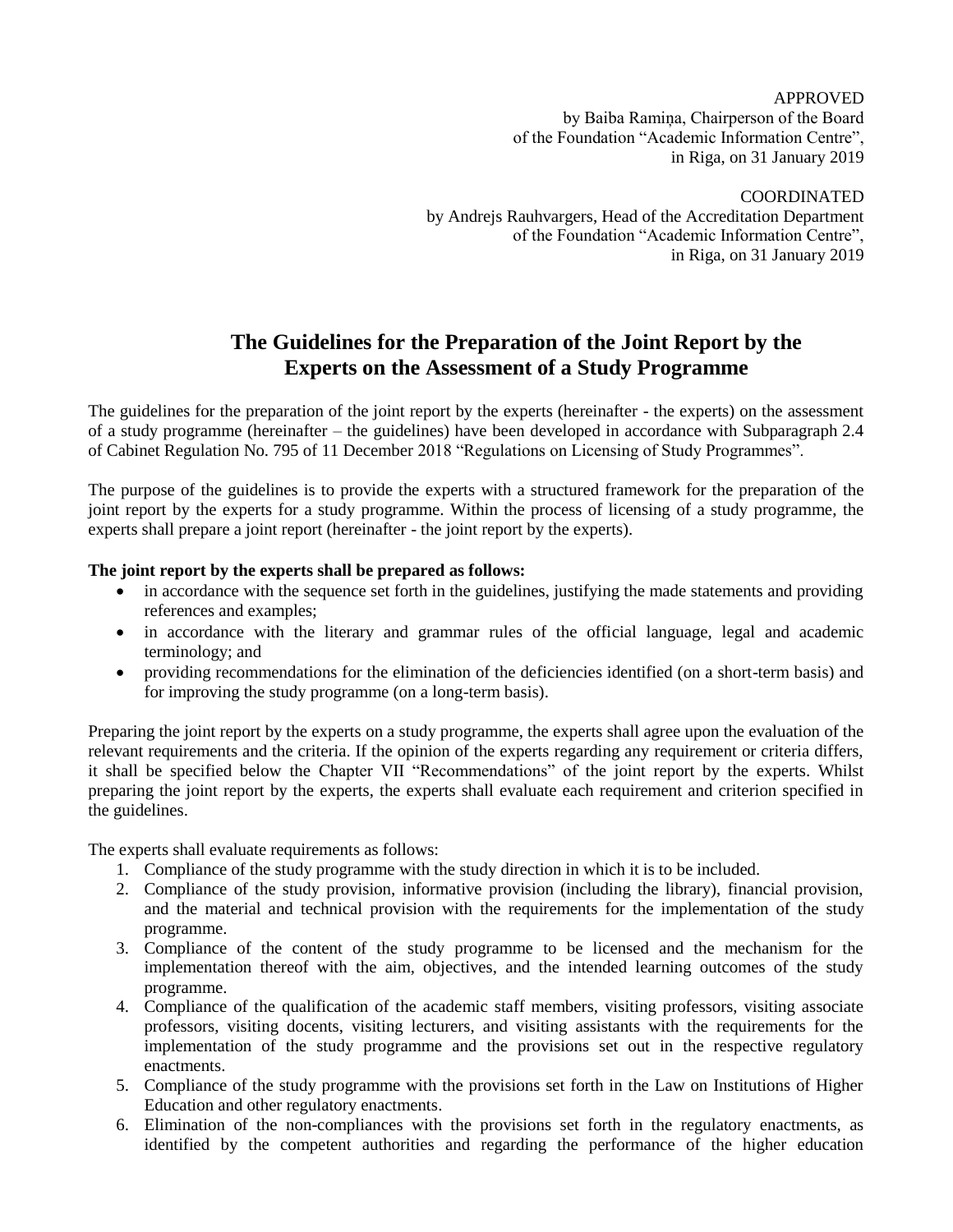institution/ college in the previous year prior to the decision, in line with the deadline set by the mentioned authorities.

7. Compliance of the factual circumstances with the information provided by the higher education institution/ college.

The experts' evaluation on compliance is provided for each requirement according to the following grading: "fully compliant", "partially compliant" or "non-compliant", by taking into account the evaluation given to the relevant criteria.

| <b>Evaluation</b>   | <b>Explanation of the evaluation</b>                                                   |
|---------------------|----------------------------------------------------------------------------------------|
| Fully compliant     | The criteria relevant to the requirement have been evaluated as "excellent" or "good". |
| Partially compliant | The criteria relevant to the requirement have been evaluated as "average".             |
| Non-compliant       | At least one criterion relevant to the requirement has been evaluated as "poor".       |

The experts shall evaluate each criterion as follows: "excellent", "good", "average" or "poor". Evaluating each criterion, the experts shall analyse the available information by providing specific examples and references to the information included in the application of the higher education institution/college<sup>1</sup> and the description of the study programme, as well as to the information obtained during the visit. The experts shall analyse each criterion and make conclusions, by specifying the strengths and weaknesses of the higher education institution/ college in meeting the relevant criterion as to the implementation of the study programme.

| <b>Evaluation</b> | <b>Explanation of the evaluation</b>                                                  |
|-------------------|---------------------------------------------------------------------------------------|
| Excellent         | No deficiencies in meeting the set criteria have been identified.                     |
| Good              | No significant deficiencies in meeting the set criteria have been identified.         |
| Average           | Deficiencies have been identified in meeting a criterion, but they can be eliminated  |
|                   | by the day on which the Study Quality Committee (hereinafter - the SQC) in its        |
|                   | meeting is supposed to review the application on the licensing of the study           |
|                   | programme.                                                                            |
| Poor              | Significant deficiencies have been identified, and these as well as deficiencies that |
|                   | cannot be eliminated by the day on which the SQC in its meeting is supposed to        |
|                   | review the application on the licensing of the study programme.                       |

The experts shall prepare the joint report according to the structure specified in these guidelines. The chapters of the joint report by experts, which contain the reference "if applicable", shall be deleted if they are not applicable to the study programme to be evaluated. Additionally, the experts may complement the table on the compliance of the study programme and assess other criteria relevant to the specific features of the study programme to be evaluated.

When providing the justification of the evaluation in Chapter V "Compliance of the Study Programme with the Provisions of Regulatory Enactments" of the joint report by experts, also the information referred to in other parts of the joint report or the information provided by the higher education institution/ college may be specified.

In Chapter VI "Assessment" of the joint report by experts, the experts shall provide a summary and conclusions on the study programme, in which the evaluation of both the study content (Chapters I to IV) and the compliance of the study programme with the provisions of regulatory enactments (Chapter V) shall be taken into consideration.

In Chapter VII "Recommendations" of the joint report by experts, the experts shall provide a justification of the recommendation on the licensing of the study programme (i.e. whether or not it shall be licensed), as well as

 $\overline{\phantom{a}}$ 

<sup>&</sup>lt;sup>1</sup> The term "higher education institution/ college" used herein is applicable to all higher education and science institutions mentioned in the Law on Institutions of Higher Education which implement academic and professional study programmes, as well as deal with science, research activities, and artistic creation (universities, higher education institutions, academies, institutes, and colleges).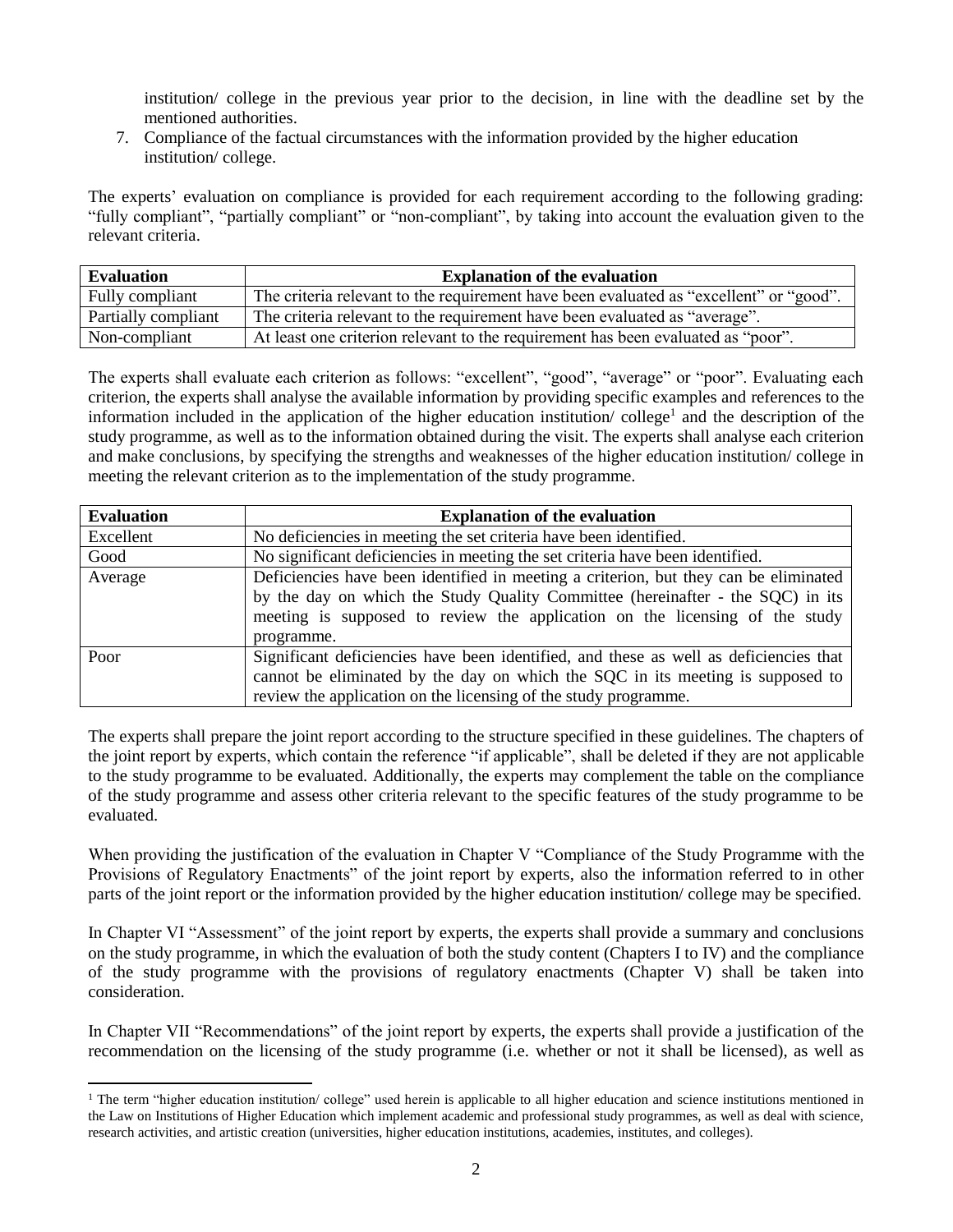recommendations for the elimination of the minor deficiencies identified on a short-term basis as well as recommendations for further improvement of the study programme on a long-term basis. The recommendations arise out of the analysis and the conclusions on the strengths and weaknesses of the study programme, as well as the compliance of the study programme with the set requirements.

The experts may recommend to license the study programme if all requirements have been evaluated as "fully compliant".

The experts may recommend not to license the study programme if at least one requirement has been evaluated as "non-compliant".

The experts may recommend to license the study programme if a requirement has been evaluated as "partially compliant" and by the day on which the SQC meeting is to take place, the higher education institution/ college has met the conditions/ requirements set by the experts.

The joint report by the experts shall be prepared and submitted electronically.

After the procedure for licensing of a study programme of the higher education institution/ college is completed, the joint report by the experts shall be published in the Study Direction Register.

#### **The Structure of the Joint Report by the Experts**

Information on the experts

Information on the study programme

- I. Compliance of the study programme with the study direction
- II. Resources and provision of the study programme
- III. Study content and the mechanism for the implementation of the study programme
- IV. Teaching staff
- V. Compliance of the study programme with the provisions of regulatory enactments
- VI. Assessment
- VII. Recommendations

The dissenting opinion of an expert *(if applicable)*

VIII. Summary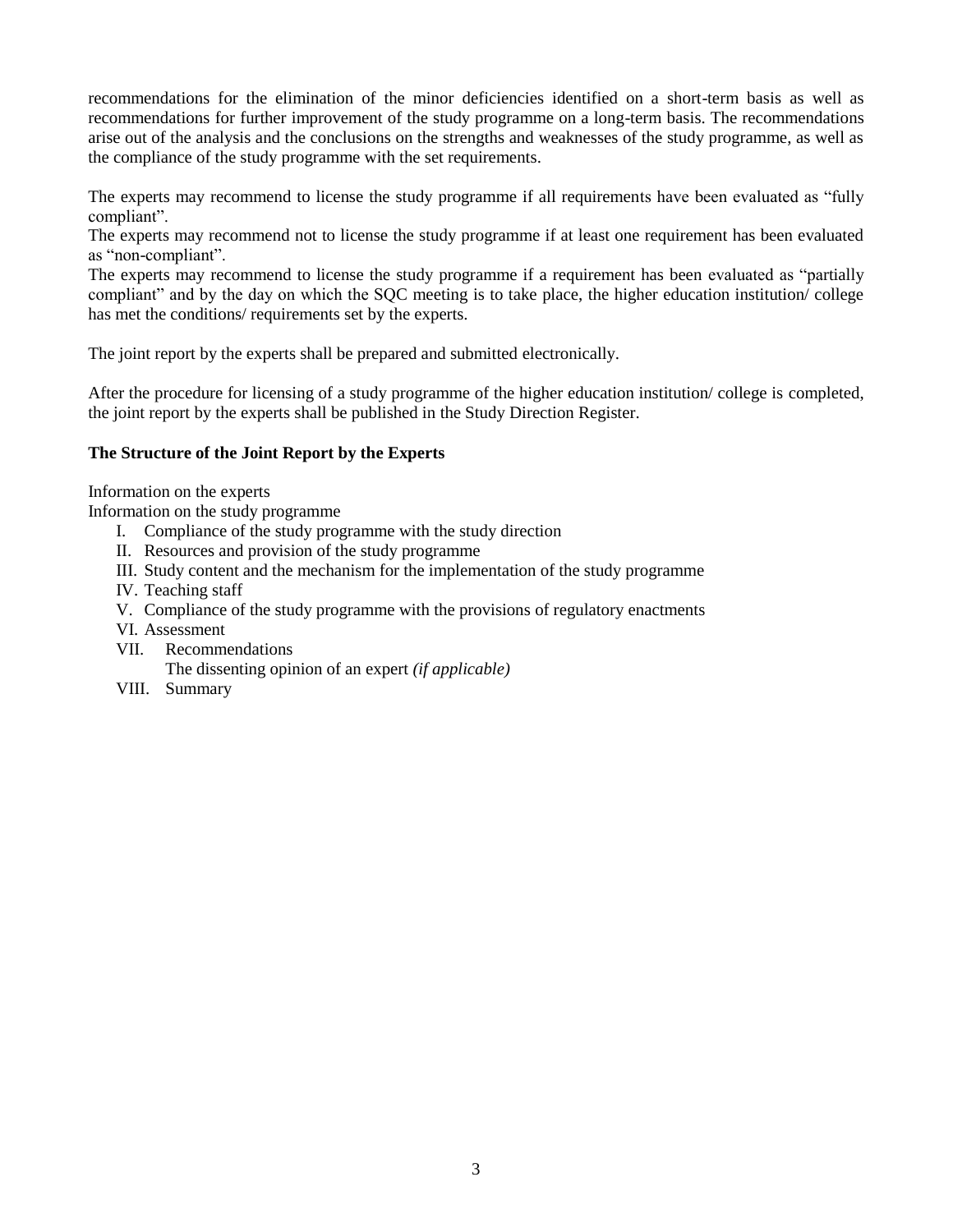### Joint Report by the Experts on the Licensing of a Study Programme

## STUDY PROGRAMME

### (Name)

Name of the Higher Education Institution/ College

The experts recommend to license/ not to license the study programme.

Experts:

- 1. Expert, degree/ professional qualification, name, surname (signature)
- 2. Expert delegated by the Employers' Confederation of Latvia, name, surname (signature)/ expert delegated by the Sectoral Expert Council, name, surname (signature) (if applicable)
- 3. Expert delegated by the Student Union of Latvia, name, surname (signature).

Date (dd/mm/yyyy)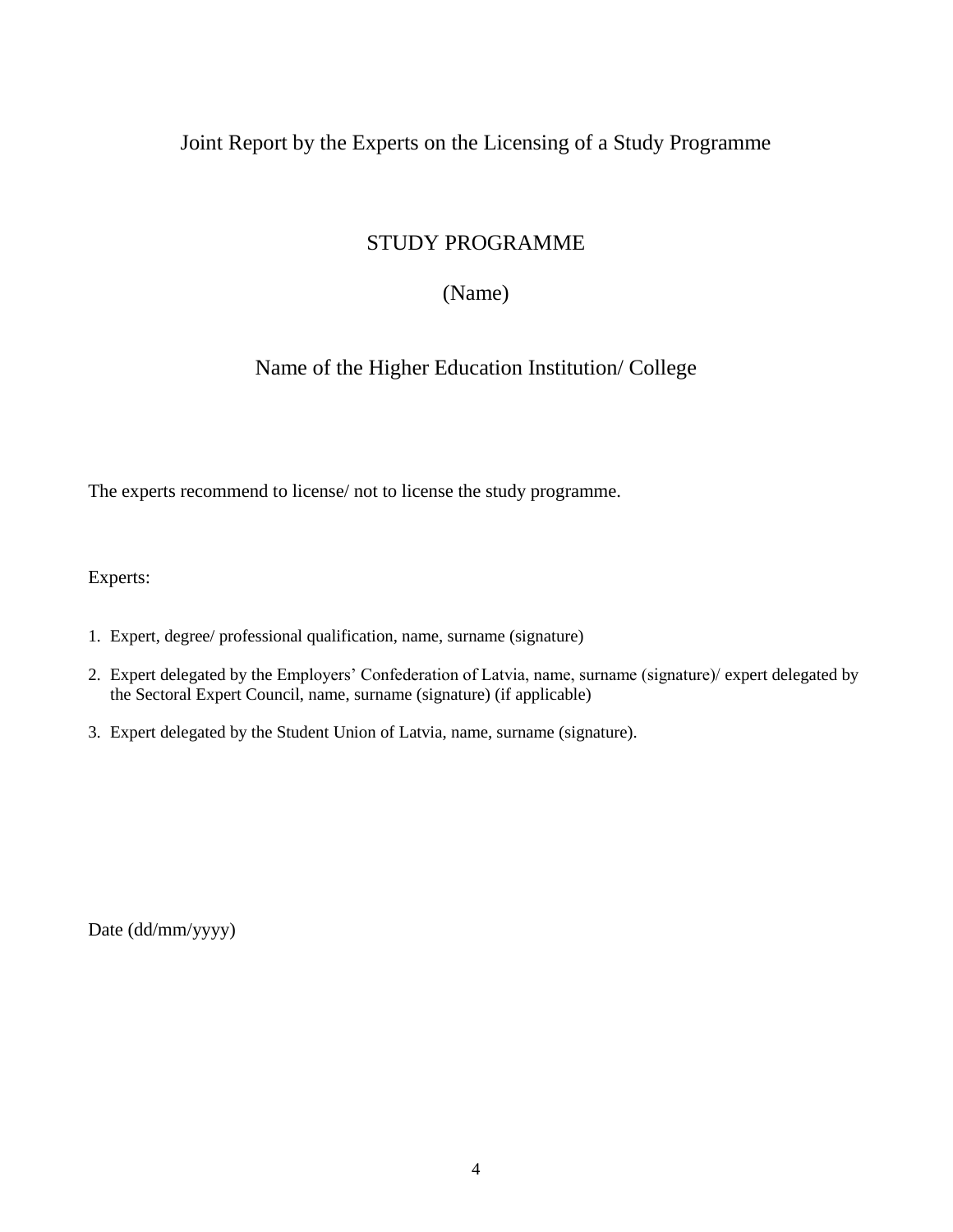### **Table of Contents**

| III. Study Content and the Mechanism for the Implementation of the Study Programme   |  |
|--------------------------------------------------------------------------------------|--|
|                                                                                      |  |
| V. Compliance of the Study Programme with the Provisions of Regulatory Enactments 11 |  |
|                                                                                      |  |
|                                                                                      |  |
|                                                                                      |  |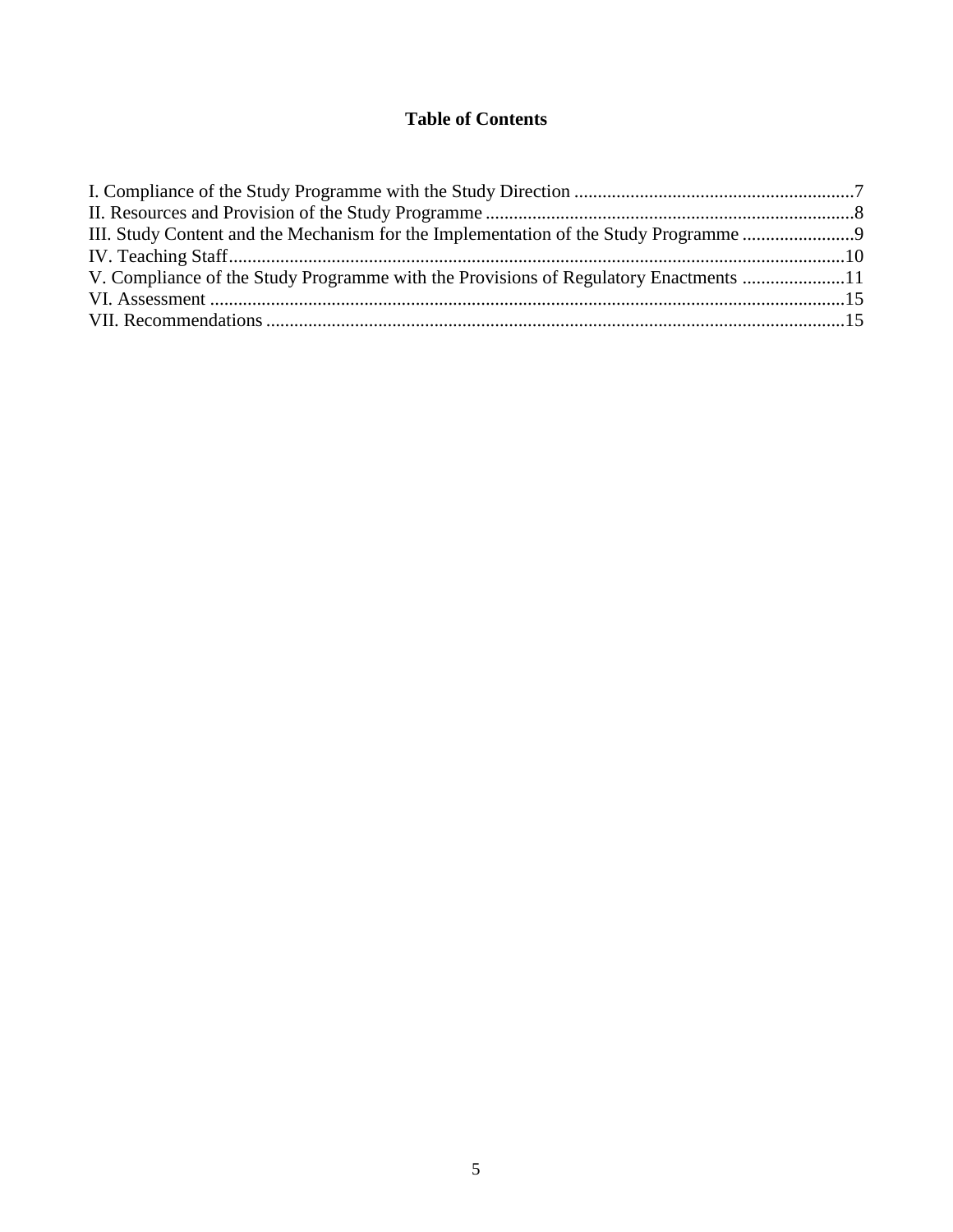# **Information on the Experts**

| Academic                                 | Name        | Surname | Degree/       | Workplace |
|------------------------------------------|-------------|---------|---------------|-----------|
|                                          |             |         | professional  |           |
|                                          |             |         | qualification |           |
| Expert delegated by the Employers'       | Name        | Surname | Degree/       | Workplace |
| Confederation of Latvia /                |             |         | professional  |           |
| Expert delegated by the Sectoral Expert  |             |         | qualification |           |
| Council (if applicable)                  |             |         |               |           |
| Expert delegated by the Student Union of | <b>Name</b> | Surname |               |           |
| Latvia                                   |             |         |               |           |

| Visit at the higher education institution/college | Date                                                         |
|---------------------------------------------------|--------------------------------------------------------------|
| The joint report by the experts has been prepared | Full reference to a document, database, other source and     |
| based on the observations made during the visit   | place therein (external regulatory enactments, additional    |
| and the following sources:                        | information requested by the experts). If the document is    |
|                                                   | not publicly available, it shall be attached in the annex by |
|                                                   | indicating a consecutive number for each document.           |

# **Information on the Study Programme**

| 1.  | Name of the higher education institution/college    |  |
|-----|-----------------------------------------------------|--|
| 2.  | Name of the relevant study direction of the study   |  |
|     | programme                                           |  |
| 3.  | Other study programmes included in the study        |  |
|     | direction                                           |  |
| 4.  | Name of the study programme                         |  |
| 5.  | Code of the study programme in accordance with      |  |
|     | the Latvian Education Classification                |  |
| 6.  | Language in which the study programme is            |  |
|     | implemented                                         |  |
| 7.  | Amount, duration, type and form of the study        |  |
|     | programme (also distance learning)                  |  |
| 8.  | Admission requirements                              |  |
| 9.  | Place of the implementation of the study            |  |
|     | programme by specifying whether the study           |  |
|     | programme is to be implemented by the higher        |  |
|     | education institution or its branch, or the college |  |
|     | or its branch.                                      |  |
| 10. | Degree or professional qualification to be          |  |
|     | acquired, or degree and professional qualification  |  |
|     | to be acquired (specifying the code in accordance   |  |
|     | with the Latvian Education Classification)          |  |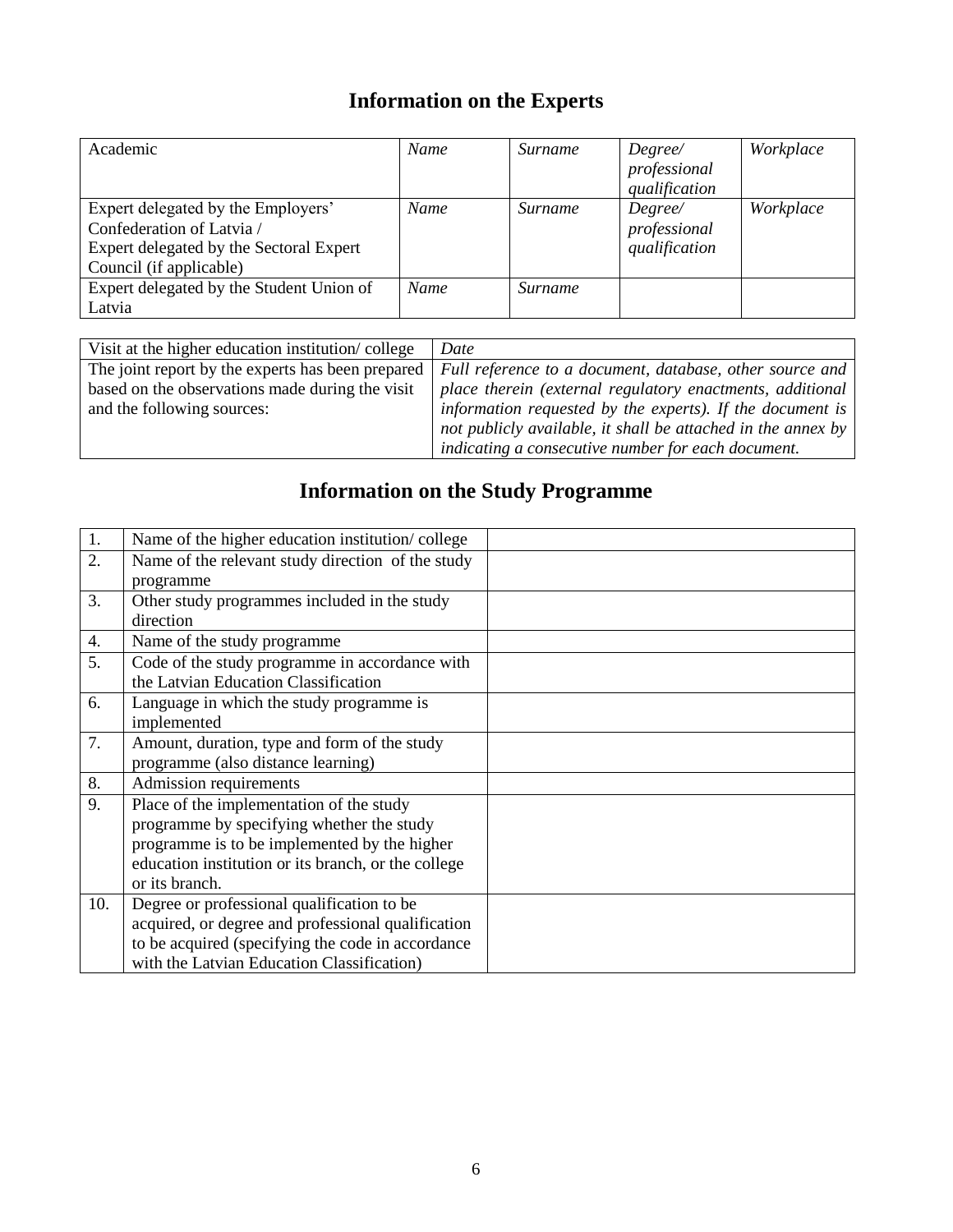## **I. Compliance of the Study Programme with the Study Direction**

<span id="page-6-0"></span>**Requirement [1]** The study programme complies with the study direction in which it is to be included.

#### **Criteria:**

- 1. The development of the study programme is well-founded, and it complies with the strategy of the higher education institution/ college. The aim, objectives, and the intended learning outcomes are attainable and correlated. External experts, the teaching staff, students, employers, etc. were involved in the development of the study programme.
- 2. The performance indicators, as well as the dynamics and trends as to the number of students, etc. of the higher education institution/ college have been analysed and taken into account in the process of the development of the study programme.
- 3. The study programme keeps up with the sectoral trends of the European Union countries and worldwide. The higher education institution/ college has provided a justification of why the study programme is compared with the study programmes of the relevant higher education institutions/ colleges, as well as the main conclusions.
- 4. The prospects for the development of the study programme have been analysed and justified.

#### Analysis

*The analysis of the criteria shall include justifications and evidence for the evaluation of each criterion.*

Conclusions by specifying strengths and weaknesses of the described criteria and the compliance with the Requirement [1]

*Strengths and weaknesses of each criterion shall be specified based on the analysis, and a justification of the compliance for the relevant Requirement [1] shall be provided.*

#### **Evaluation of the Criteria:**

| <b>Criterion</b> | <b>Evaluation</b> |      |         |      |  |
|------------------|-------------------|------|---------|------|--|
|                  | <b>Excellent</b>  | Good | Average | Poor |  |
| . .              |                   |      |         |      |  |
| "                |                   |      |         |      |  |
| J.               |                   |      |         |      |  |
| -۰.              |                   |      |         |      |  |

#### **Evaluation of the Requirement [1]:**

| <b>Requirement</b>                          | Compliance  |           |           | <b>Justification</b> |
|---------------------------------------------|-------------|-----------|-----------|----------------------|
| The study programme complies with the study | Fully       | Partially | Non-      |                      |
| direction in which it is to be included.    | compliant l | compliant | compliant |                      |
|                                             |             |           |           |                      |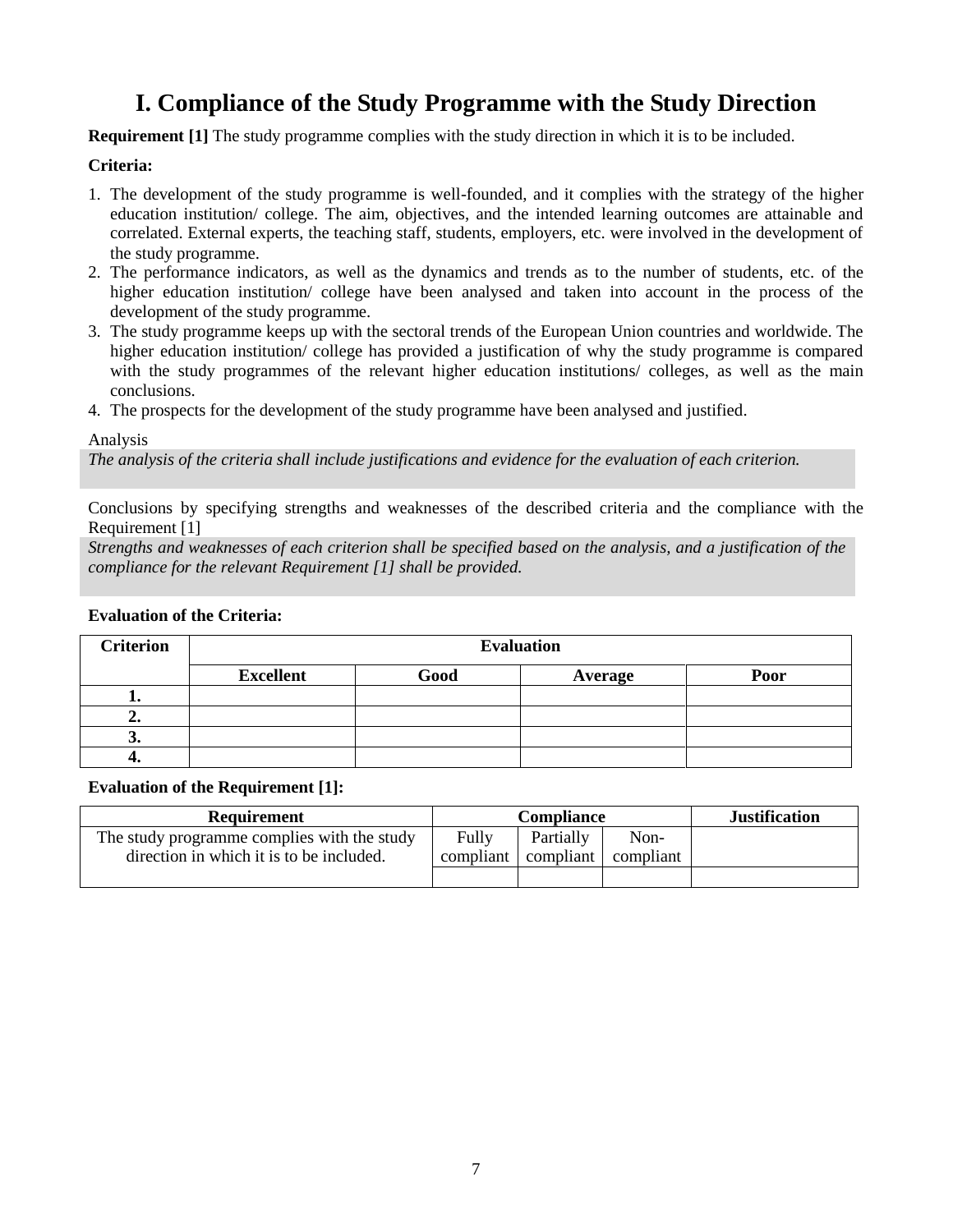## **II. Resources and Provision of the Study Programme**

<span id="page-7-0"></span>**Requirement [2]** The study provision, informative provision (including the library), financial provision, and the material and technical provision comply with the requirements for the implementation of the study programme.

#### **Criteria:**

- 1. The study provision, which includes the involved structural unit (department, group of professors, laboratory, institute, etc.) and the required ancillary staff, has been identified, and it complies with the requirements for the implementation of the study programme.
- 2. The informative and methodological provision, databases, and the literature available in the library comply with the requirements for the implementation of the study programme.
- 3. The financial provision and the costs of the study programme meet the needs of the study programme and comply with the requirements for the implementation of the study programme. The sources of funding of the study programme have been identified, and the financial resources are sufficient for the implementation of the study programme in order to achieve the learning outcomes.
- 4. The material and technical provision and its availability for the students and the teaching staff are sufficient as to the specific features and implementation of the study programme.

\* If the study programme is to be implemented in the form of distance learning and/or in a branch (or branches) of the higher education institution/ college, the analysis of the criteria 1 to 4 shall be provided in view of the form of distance learning and/ or the branches.

#### Analysis

*The analysis of the criteria shall include justifications and evidence for the evaluation of each criterion.*

Conclusions by specifying strengths and weaknesses of the described criteria and the compliance with the Requirement [2]

*Strengths and weaknesses of each criterion shall be specified based on the analysis, and a justification of the compliance for the relevant Requirement [2] shall be provided.*

| <b>Criterion</b> | <b>Evaluation</b> |      |         |      |  |
|------------------|-------------------|------|---------|------|--|
|                  | <b>Excellent</b>  | Good | Average | Poor |  |
|                  |                   |      |         |      |  |
| "                |                   |      |         |      |  |
| J.               |                   |      |         |      |  |
|                  |                   |      |         |      |  |

#### **Evaluation of the Criteria:**

#### **Evaluation of the Requirement [2]:**

| <b>Requirement</b>                                |           | Compliance | <b>Justification</b> |  |
|---------------------------------------------------|-----------|------------|----------------------|--|
| The study provision, informative provision        | Fully     | Partially  | Non-                 |  |
| (including the library), financial provision, and | compliant | compliant  | compliant            |  |
| the material and technical provision comply with  |           |            |                      |  |
| the requirements for the implementation of the    |           |            |                      |  |
| study programme.                                  |           |            |                      |  |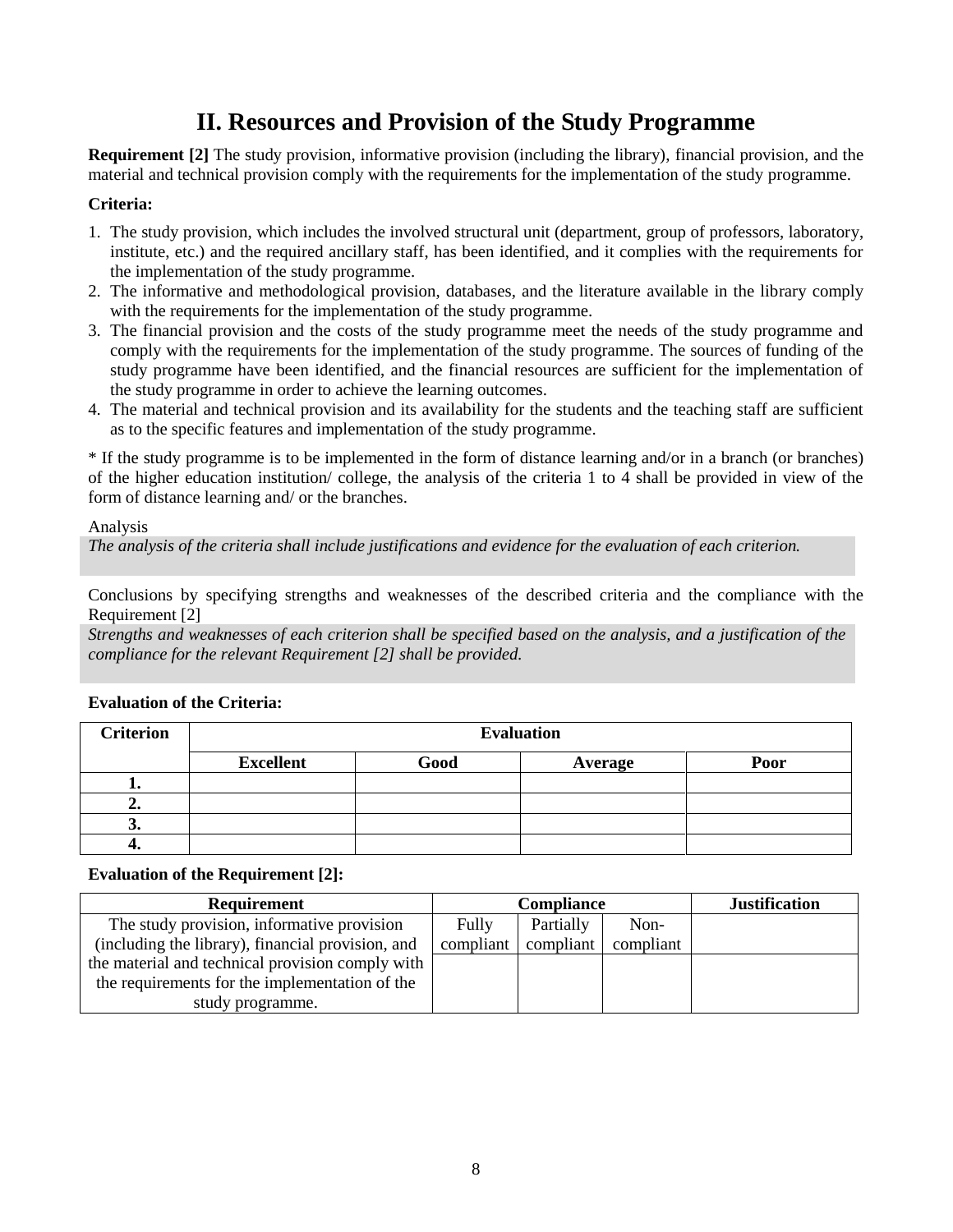## <span id="page-8-0"></span>**III. Study Content and the Mechanism for the Implementation of the Study Programme**

**Requirement [3]** The content of the study programme to be licensed and the mechanism for the implementation thereof comply with the aim, objectives, and the intended learning outcomes of the study programme.

#### **Criteria:**

- 1. The study content is relevant and in line with the latest sectoral trends and/or the trends in science, and it complies with the provisions of the relevant regulatory enactments. The contents of the study courses are harmonised and allows achieving the learning outcomes of study courses and the study programme.
- 2. The mechanism for the implementation of the study programme allows achieving the learning outcomes, including the principles of student-centred learning. The requirements for the organisation of traineeships for the students (if applicable) and the support provided for the students have been determined and integrated in the content of the study programme.
- 3. There is a quality assurance system in place at the higher education institution/ college, the principles of which are complied with also in the study programme to be licensed. The study programme meets the standards set forth in Part 1 of the Standards and Guidelines for Quality Assurance in the European Higher Education Area (ESG).
- 4. The students, graduates, employers and/or employer organisations in the relevant sector, and other sectoral organisations are involved in the development of the respective study programme, and such involvement is expected also for future improvement of the study programme (including the work with the outcomes of the surveys conducted among the students and employers).

\* If the study programme is to be implemented in the form of distance learning and/or in a branch (or branches) of the higher education institution/ college, the description of the criteria 1 to 4 shall be provided in view of the form of distance learning and/ or the branches.

Analysis

*The analysis of the criteria shall include justifications and evidence for the evaluation of each criterion.*

Conclusions by specifying strengths and weaknesses of the described criteria and the compliance with the Requirement [3]

*Strengths and weaknesses of each criterion shall be specified based on the analysis, and a justification of the compliance for the relevant Requirement [3] shall be provided.*

| <b>Criterion</b> | <b>Evaluation</b> |      |         |      |  |
|------------------|-------------------|------|---------|------|--|
|                  | <b>Excellent</b>  | Good | Average | Poor |  |
|                  |                   |      |         |      |  |
| ، ت              |                   |      |         |      |  |
| J.               |                   |      |         |      |  |
| −.               |                   |      |         |      |  |

#### **Evaluation of the Criteria:**

#### **Evaluation of the Requirement [3]:**

| <b>Requirement</b>                             |           | Compliance | <b>Justification</b> |  |
|------------------------------------------------|-----------|------------|----------------------|--|
| The content of the study programme to be       | Fully     | Partially  | Non-                 |  |
| licensed and the mechanism for the             | compliant | compliant  | compliant            |  |
| implementation thereof comply with the aim,    |           |            |                      |  |
| objectives, and the intended learning outcomes |           |            |                      |  |
| of the study programme.                        |           |            |                      |  |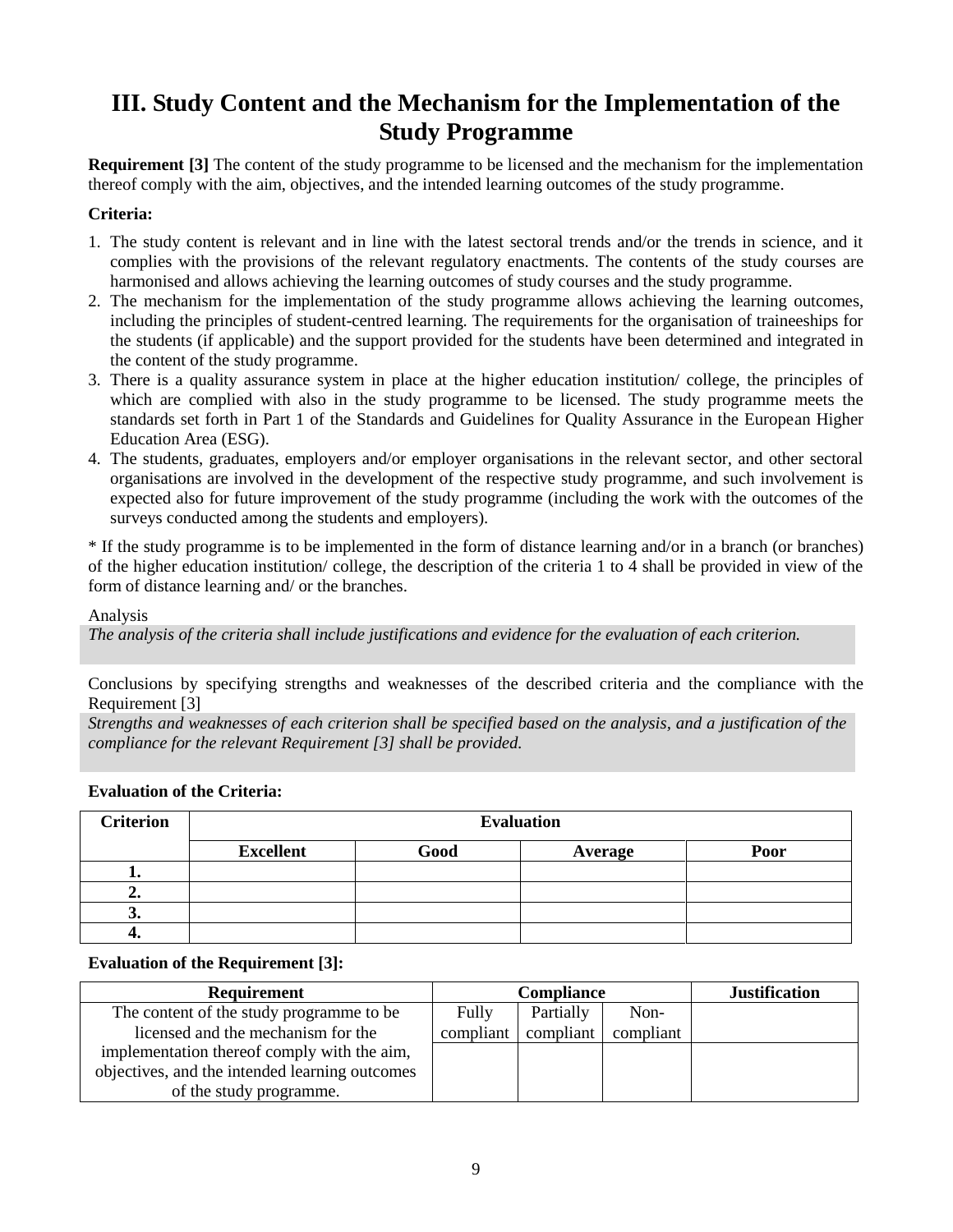## **IV. Teaching Staff**

<span id="page-9-0"></span>**Requirement** [4] The qualification of the academic staff members, visiting professors, visiting associate professors, visiting docents, visiting lecturers, and visiting assistants complies with the requirements for the implementation of the study programme and the provisions set out in the respective regulatory enactments.

#### **Criteria:**

- 1. The criteria for the selection of the teaching staff involved in the implementation of the study programme comply with the specific features of the study programme and the study courses.
- 2. The qualification of the teaching staff members allows achieving the learning outcomes of the study programme.
- 3. The higher education institution/ college ensures further training of the teaching staff as to raise their professional qualifications, as well as promotes scientific and research activities.

Analysis

*The analysis of the criteria shall include justification and evidence for the evaluation of each criterion.*

Conclusions by specifying strengths and weaknesses of the described criteria and the compliance with the Requirement [4]

*Strengths and weaknesses of each criterion shall be specified based on the analysis, and a justification of the compliance for the relevant Requirement [4] shall be provided.*

#### **Evaluation of the Criteria:**

| <b>Criterion</b> | <b>Evaluation</b> |                 |  |  |  |  |  |
|------------------|-------------------|-----------------|--|--|--|--|--|
|                  | <b>Excellent</b>  | Good<br>Average |  |  |  |  |  |
|                  |                   |                 |  |  |  |  |  |
| ∸∙               |                   |                 |  |  |  |  |  |
| J.               |                   |                 |  |  |  |  |  |

#### **Evaluation of the Requirement [4]:**

| <b>Requirement</b>                                |           | Compliance | <b>Justification</b> |  |
|---------------------------------------------------|-----------|------------|----------------------|--|
| The qualification of the academic staff           | Fully     | Partially  | Non-                 |  |
| members, visiting professors, visiting associate  | compliant | compliant  | compliant            |  |
| professors, visiting docents, visiting lecturers, |           |            |                      |  |
| and visiting assistants complies with the         |           |            |                      |  |
| requirements for the implementation of the study  |           |            |                      |  |
| programme and the provisions set out in the       |           |            |                      |  |
| respective regulatory enactments.                 |           |            |                      |  |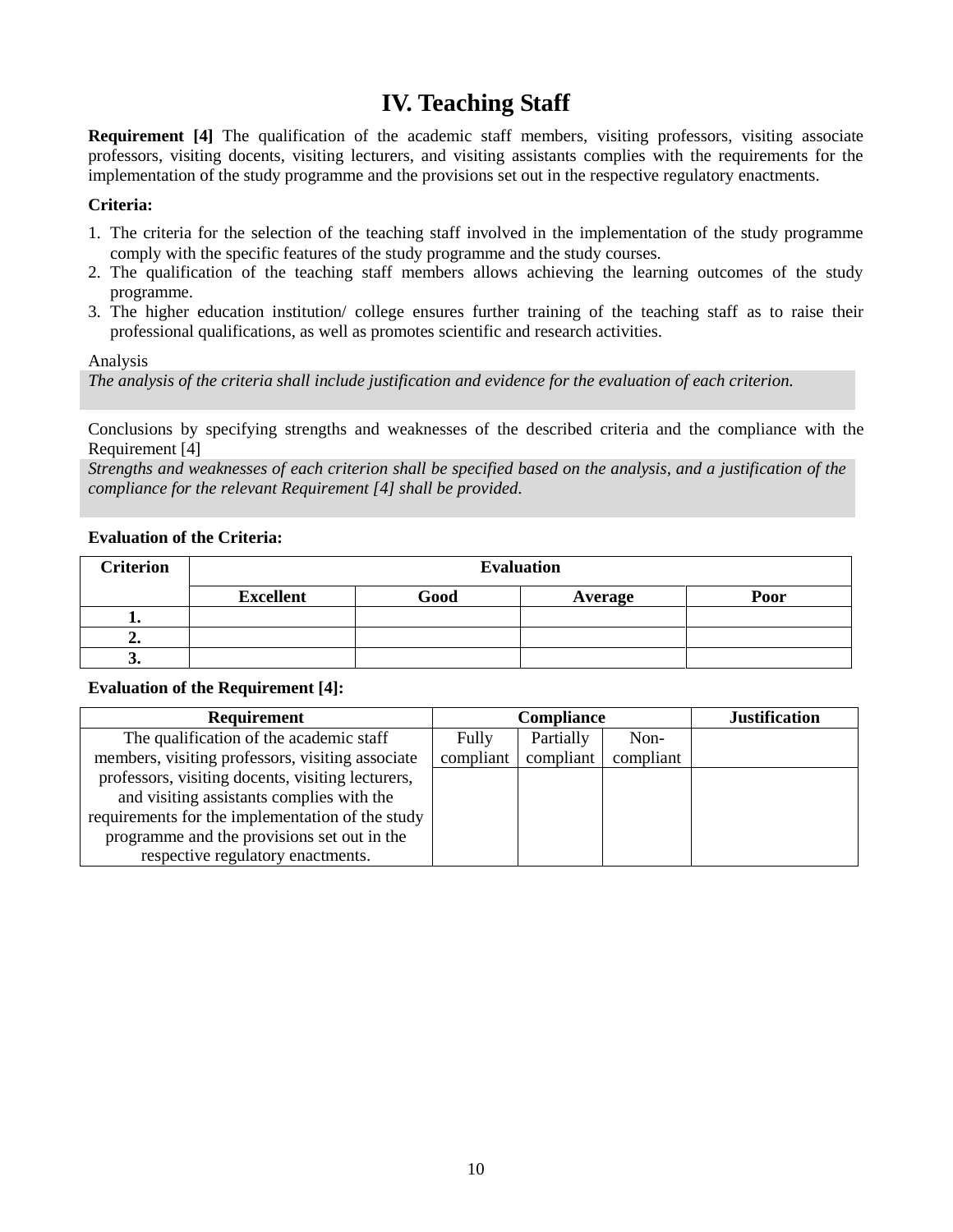## <span id="page-10-0"></span>**V. Compliance of the Study Programme with the Provisions of Regulatory Enactments**

**Requirement [5]** The study programme complies with the provisions set forth in the Law on Institutions of Higher Education and other regulatory enactments.

*Specify in the table whether the provided statements fully comply, partially comply or do not comply with the study programme and provide a justification thereof. Additionally, it is also possible to refer to the relevant part of the joint report by the experts or the information provided by the higher education institution/ college, the content of which indicates to the mentioned compliance, partial compliance or non-compliance.*

*If applicable, the table may be complemented with other requirements set out in the Law on Institutions of Higher Education or other regulatory enactments applicable to the study programme to be licensed.*

| No. | Requirement                                                                                                                                                                                                                                                                                                                                                                                                                                                                                                           | Fully compliant | compliant<br>Partially | Non-compliant | Justification |
|-----|-----------------------------------------------------------------------------------------------------------------------------------------------------------------------------------------------------------------------------------------------------------------------------------------------------------------------------------------------------------------------------------------------------------------------------------------------------------------------------------------------------------------------|-----------------|------------------------|---------------|---------------|
| 1.  | Academic study programmes provided for less than<br>250 full-time students may be implemented and no<br>more than five professors and associated professors<br>of the higher education institution may be involved in<br>the implementation of the mandatory and limited<br>elective part of these study programmes provided that<br>the relevant opinion of the Council for Higher<br>Education has been received in accordance with<br>Section 55, Paragraph two of the Law on Institutions<br>of Higher Education. |                 |                        |               |               |
| 2.  | Documents confirming that the higher education<br>institution/ college will provide the students with the<br>options to continue the acquisition of education in<br>another study programme or at another higher<br>education institution/college (a contract with another<br>accredited higher education institution/ college), in<br>case the implementation of the study programme is<br>discontinued.                                                                                                             |                 |                        |               |               |
| 3.  | Document confirming that the higher education<br>institution/ college guarantees to the students a<br>compensation for losses if the study programme is<br>not accredited or the licence of the study programme<br>is revoked due to the actions of the higher education<br>institution/college (actions or failure to act) and the<br>student does not wish to continue the studies in<br>another study programme.                                                                                                   |                 |                        |               |               |
| 4.  | The qualification of the teaching staff members<br>complies<br>with<br>the<br>requirements<br>for<br>the<br>implementation of the study programme and the<br>provisions set out in the regulatory enactments<br>regulating the field of education. In addition,<br>altogether at least five professors and associated<br>professors, which have been elected to the academic                                                                                                                                          |                 |                        |               |               |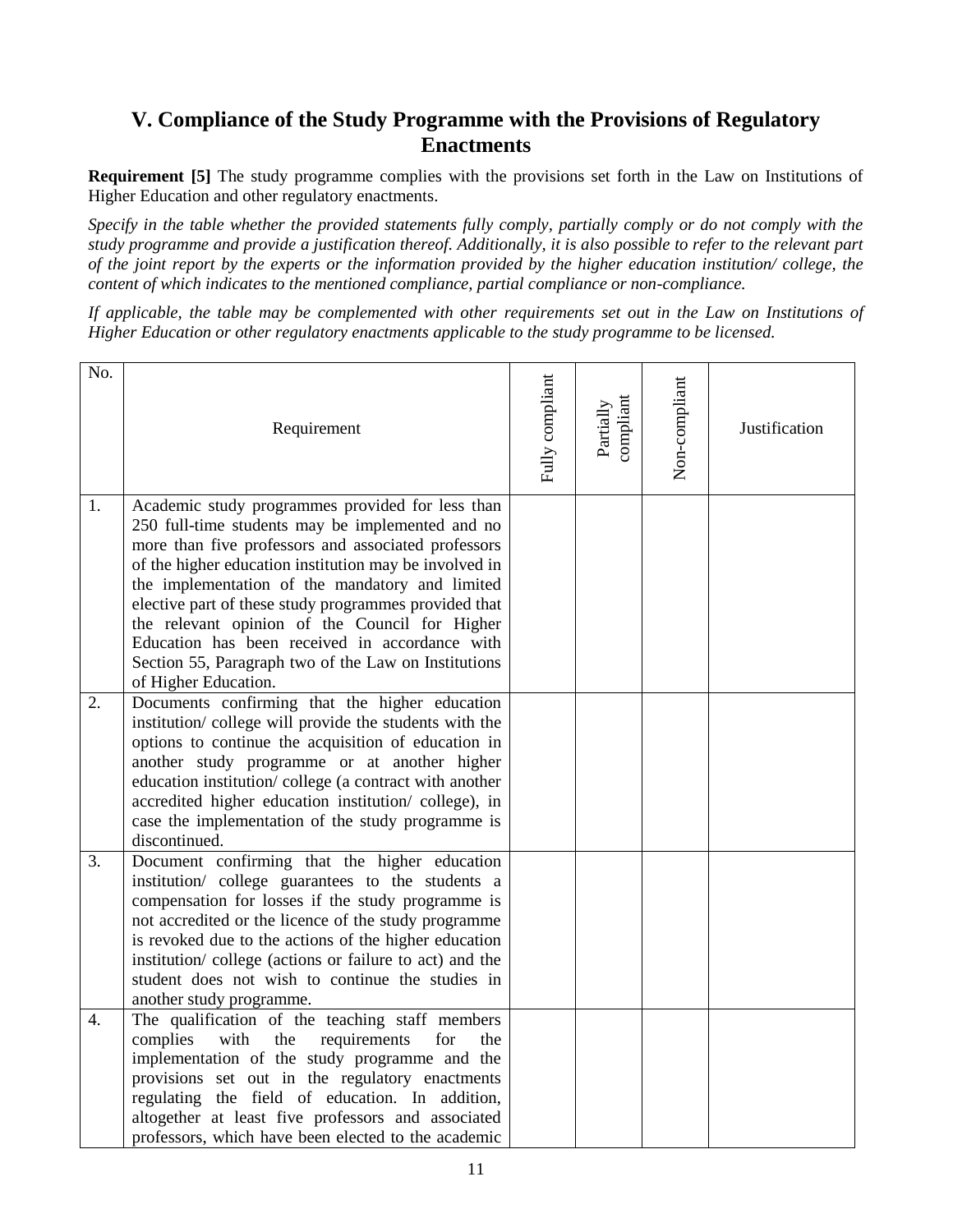|     | positions at the relevant higher education institution/                        |  |  |
|-----|--------------------------------------------------------------------------------|--|--|
|     | college, are involved in the implementation of the                             |  |  |
|     | academic study programme, except for the cases                                 |  |  |
|     | prescribed in Section 55, Paragraph two of the Law                             |  |  |
|     | on Institutions of Higher Education.                                           |  |  |
| 5.  | Each member of the academic staff has either                                   |  |  |
|     | publications published in reviewed editions within                             |  |  |
|     | the last six years, including international editions (if                       |  |  |
|     | they have worked for a shorter period of time, the                             |  |  |
|     | number of publications shall be in proportion to the                           |  |  |
|     |                                                                                |  |  |
|     | work period), or artistic creation achievements (for                           |  |  |
|     | instance, exhibitions, films, theatre performances,                            |  |  |
|     | and concert activity), or a five-year practical work                           |  |  |
|     | experience (except for the experience in the                                   |  |  |
|     | implementation of the study programme) in                                      |  |  |
|     | accordance with the Law on Institutions of Higher                              |  |  |
|     | Education.                                                                     |  |  |
| 6.  | Confirmation of the higher education institution/                              |  |  |
|     | college that the teaching staff members to be                                  |  |  |
|     | involved in the implementation of the study                                    |  |  |
|     | programme have at least B2-level knowledge of a                                |  |  |
|     | related foreign language according to European                                 |  |  |
|     | levels<br>(see<br>the<br>levels<br>under                                       |  |  |
|     | language                                                                       |  |  |
|     | www.europass.lv), if the study programme or any                                |  |  |
|     | part thereof is to be implemented in a foreign                                 |  |  |
|     | language, or at least B2-level knowledge of the                                |  |  |
|     | Latvian language, if the study programme or any part                           |  |  |
|     | thereof is to be implemented in the Latvian language,                          |  |  |
|     | and a teaching staff member has not acquired the                               |  |  |
|     | secondary or higher education in the Latvian                                   |  |  |
|     | language.                                                                      |  |  |
| 7.  | The study programme complies with the State                                    |  |  |
|     | Academic Education Standard or the Professional                                |  |  |
|     | Education Standard in meeting the minimum                                      |  |  |
|     | requirements for the content of the mandatory course                           |  |  |
|     | in civil protection and the training of employees in                           |  |  |
|     | civil protection issues whilst implementing the study                          |  |  |
|     |                                                                                |  |  |
| 8.  | programme.<br>The study programme complies with the valid                      |  |  |
|     |                                                                                |  |  |
|     | professional standard or the requirements for the                              |  |  |
|     | professional qualification (if there is no professional                        |  |  |
|     | standard required for the relevant occupation)                                 |  |  |
|     | provided that the completion of the study programme                            |  |  |
|     | leads to a professional qualification.                                         |  |  |
| 9.  | The descriptions of the study courses and the study                            |  |  |
|     | materials have been prepared in all languages in                               |  |  |
|     | which the study programme is implemented, and they                             |  |  |
|     | comply with the requirements set forth in Section                              |  |  |
|     | 56 <sup>1</sup> , Paragraph two and Section 56 <sup>2</sup> , Paragraph two of |  |  |
|     | the Law on Institutions of Higher Education.                                   |  |  |
| 10. | The sample of the study agreement complies with the                            |  |  |
|     | mandatory provisions to be included in the study                               |  |  |
|     |                                                                                |  |  |
|     | agreement.                                                                     |  |  |
| 11. | The sample of the diploma to be issued for the                                 |  |  |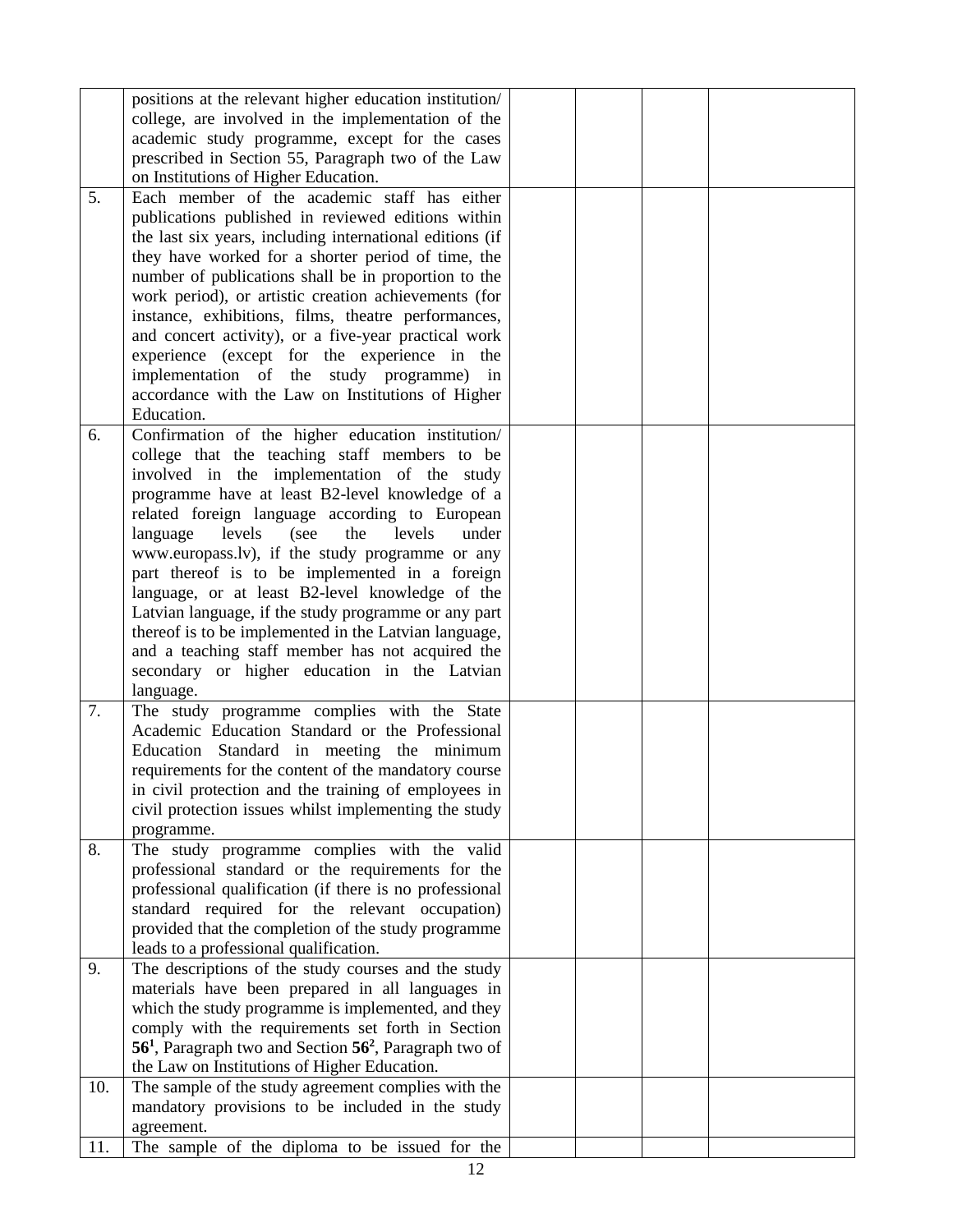|     | acquisition of the study programme complies with<br>the procedure by which state-recognised documents<br>of higher education are issued.                                                                                                                                                                                                                             |  |
|-----|----------------------------------------------------------------------------------------------------------------------------------------------------------------------------------------------------------------------------------------------------------------------------------------------------------------------------------------------------------------------|--|
| 12. | There are procedures for the recognition of<br>competences acquired outside formal education or<br>through professional experience and learning<br>outcomes achieved in previous learning in place at<br>the higher education institution/college.                                                                                                                   |  |
| 13. | Requirement [6] The non-compliances with the<br>provisions set forth in the regulatory enactments, as<br>identified by the competent authorities and regarding<br>the performance of the higher education institution/<br>college in the previous year, have been eliminated<br>prior to the decision in line with the deadline set by<br>the mentioned authorities. |  |
| 14. | Requirement [7] Compliance of the factual<br>circumstances with the information provided by the<br>higher education institution/college.                                                                                                                                                                                                                             |  |

*To be filled in if the study programme subject to the assessment is a doctoral study programme:*

| No.      | Criteria                                                                                                                                                                                                                                                                                                                                                                                                            | Fully compliant | compliant<br>Partially | Non-compliant | Justification |
|----------|---------------------------------------------------------------------------------------------------------------------------------------------------------------------------------------------------------------------------------------------------------------------------------------------------------------------------------------------------------------------------------------------------------------------|-----------------|------------------------|---------------|---------------|
| 1.       | At least five teaching staff members with a doctoral<br>degree are among the academic staff of an academic<br>doctoral study programme, at least three of which are<br>experts approved by the Latvian Science Council in<br>the respective field of science. At least five teaching<br>staff members with a doctoral degree are among the<br>academic staff of a professional doctoral study<br>programme in arts. |                 |                        |               |               |
| 2.<br>3. | The scientific and pedagogical qualification of the<br>persons with a doctoral degree complies with the<br>criteria set forth in the regulatory enactments<br>regarding the assessment of the scientific and<br>pedagogical qualification of a person applying for the<br>position of a professor and associate professor.<br>The Latvian Science Council has provided the                                          |                 |                        |               |               |
|          | necessary support (in case of an academic doctoral<br>study programme).                                                                                                                                                                                                                                                                                                                                             |                 |                        |               |               |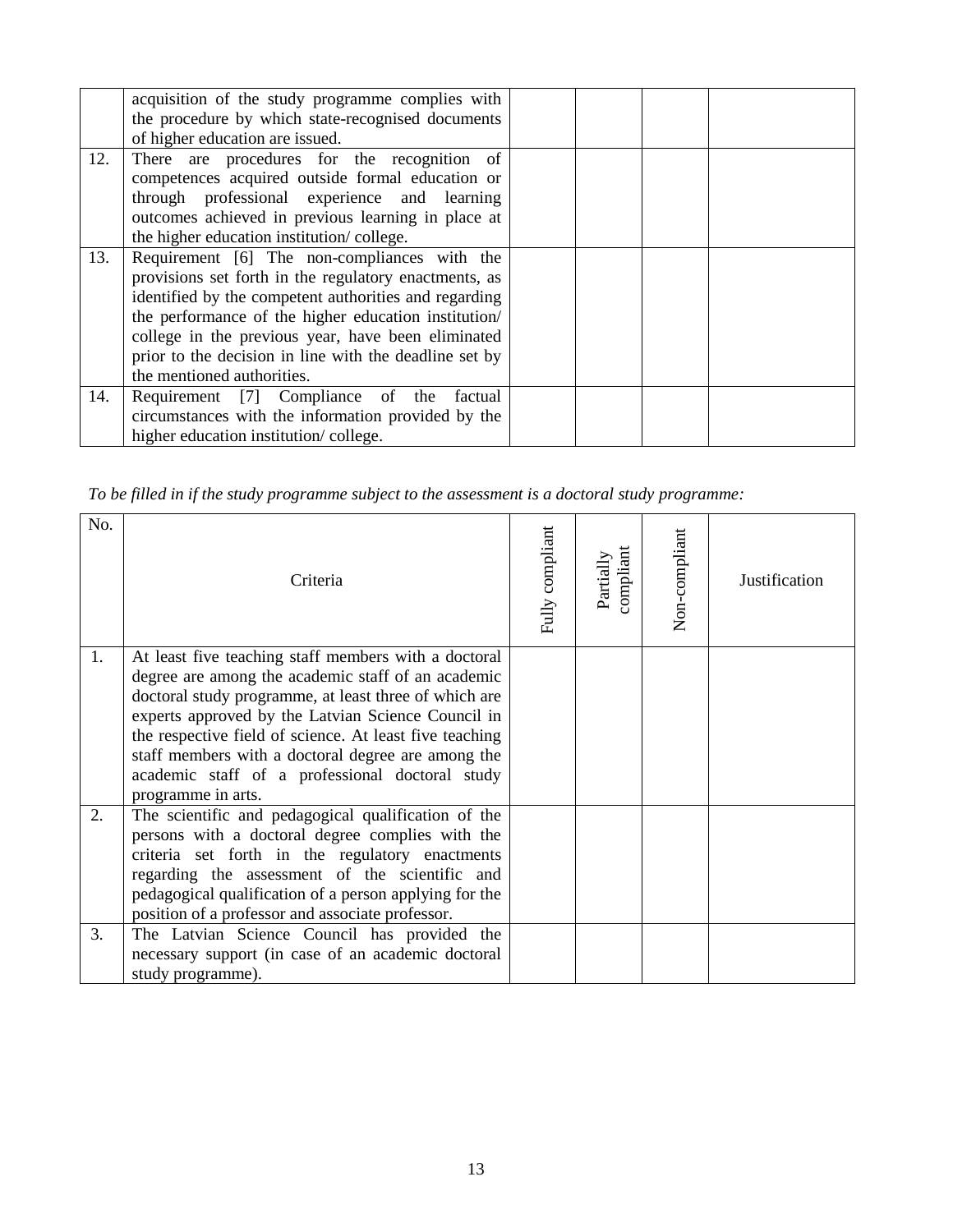| No. | Criteria                                                                                                                                                                                                                                                                                                                                 | Fully compliant | compliant<br>Partially | Non-compliant | Justification |
|-----|------------------------------------------------------------------------------------------------------------------------------------------------------------------------------------------------------------------------------------------------------------------------------------------------------------------------------------------|-----------------|------------------------|---------------|---------------|
| 1.  | The higher education institution/ college and a<br>partnering institution (or institutions) have entered<br>into a written agreement on the development and<br>implementation of the joint study programme.                                                                                                                              |                 |                        |               |               |
| 2.  | The study programme shall consist of the parts of<br>study programmes of the same level of the higher<br>education, as implemented by the higher education<br>institution/college and the partnering institutions.                                                                                                                       |                 |                        |               |               |
| 3.  | The higher education institution/ college and the<br>institutions<br>involved<br>partnering<br>in<br>the<br>implementation of the study programme shall each<br>implement at least one tenth of the entire relevant<br>study programme.                                                                                                  |                 |                        |               |               |
| 4.  | Unified requirements regarding the implementation<br>of the joint study programme, the final examinations,<br>and granting of degrees to be acquired in studies and<br>professional qualifications. In terms of the content,<br>the parts of the joint study programme together form<br>a unified and consecutive joint study programme. |                 |                        |               |               |
| 5.  | The higher education institution/ college and the<br>partnering institutions have jointly developed a<br>quality assurance system for the joint study<br>programme.                                                                                                                                                                      |                 |                        |               |               |
| 6.  | Mobility of students is ensured, which also allows for<br>the acquisition of a commensurate and essential part<br>of the joint study programme in one or several<br>partnering institutions.                                                                                                                                             |                 |                        |               |               |
| 7.  | Mobility of the academic staff members is ensured,<br>which allows them to teach in at least one partnering<br>institution.                                                                                                                                                                                                              |                 |                        |               |               |
| 8.  | A degree or professional qualification to be granted<br>as a result of the acquisition of the joint study<br>programme has been specified in compliance with<br>the system of degrees or professional qualification to<br>be acquired in studies, as set forth in the regulatory<br>enactments of Latvia.                                |                 |                        |               |               |
| 9.  | The content of the diploma, as well as of the annex<br>appended to the diploma to be issued jointly by the<br>higher education institution/ college and partnering<br>institutions has been specified, and it complies with<br>the procedure by which State-recognised documents<br>of higher education are issued.                      |                 |                        |               |               |

*To be filled in if the study programme subject to the assessment is a joint study programme:*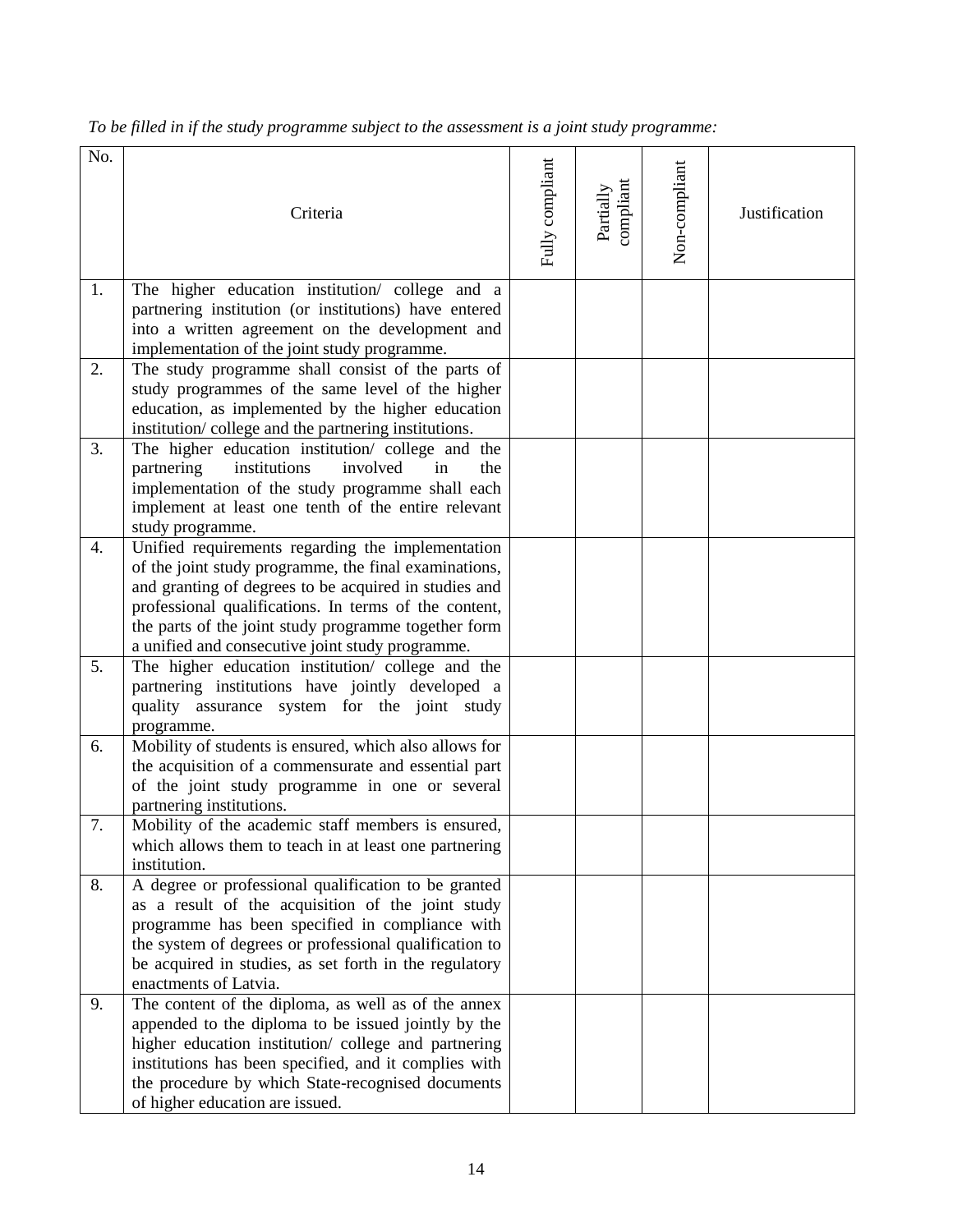## **VI. Assessment**

<span id="page-14-0"></span>*Summary and conclusions on the study programme (including the strengths and weaknesses thereof) by taking into consideration the evaluation of both the criteria and the requirements. Should any requirement be evaluated as "non-compliant" or "partially compliant", provide an in-depth analysis by justifying the non-compliance or partial compliance and specify the conditions, which the higher education institution/ college must meet by the day on which the SQC is supposed to review the application on the licensing of the study programme.* 

## **VII. Recommendations**

<span id="page-14-1"></span>*Justification of the recommendation to license or not to license the study programme. Recommendations for the improvement of the study programme or the elimination of the deficiencies (on a short-term and a long-term basis).*

#### **If the opinion of the experts regarding any requirement or criterion differs, please, specify the dissenting opinion.**

*Name and surname of the expert, and the dissenting opinion by specifying the relevant requirement or criterion and providing a justification thereof.*